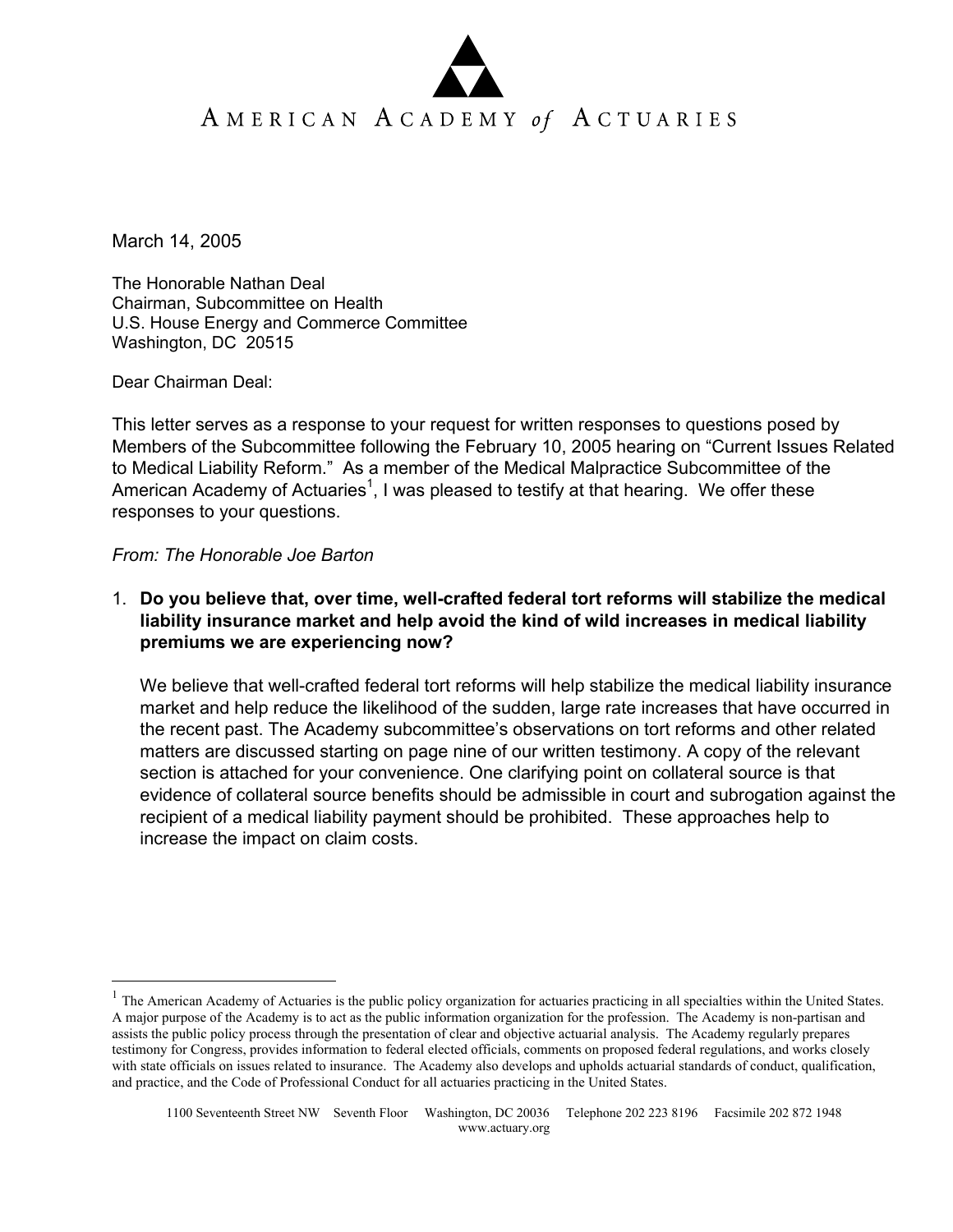# **2. Would medical liability reform, such as a limit on "pain and suffering" awards reduce medical liability insurance premiums?**

There can be no assurance that rates will be reduced, particularly immediately, after adoption. However, it is a certainty that if claim costs are reduced, or the rate of increase in claim costs is reduced, then rates will be lower than they otherwise would be. The immediate impact on rates will depend on the provision(s) passed, applicability of provisions to cases filed before the effective date of the reform, and whether the pre-reform rate levels of each insurance company are adequate. For example, if an insurance company's indicated premium rate change is +25 percent pre-reform, and the estimated premium savings from tort reform is 10 percent, healthcare providers would not see a 10 percent savings on their next insurance bill but a net premium increase of approximately 15 percent. Referring to recent actions in Texas, three significant medical malpractice insurers writing physician coverage in Texas have reduced their rates citing the passage of Proposition 12. According to published reports, the largest writer reduced rates first by 12 percent and then by a further five percent; a second writer has proposed reducing rates by 14 percent and a third by five percent. In addition, a large insurer of hospitals has reduced rates by 15 percent.

# **3. Some have proposed that caps on insurance premiums could solve the problems facing the medical liability insurance marketplace. What do you believe would be the consequences of such caps?**

In our opinion, placing caps on insurance premiums will not solve the problems. We believe caps on insurance premiums will lead to more disruption in the marketplace, are likely to reduce the willing and available underwriting capacity for all types of health care providers, and could push more exposure into the alternative risk market (ARM). Some ARM mechanisms (e.g., captives, trusts, etc.) can save administrative costs and some may cost more, but none change the underlying claim costs that are driving higher premiums. While many physician specialty insurers would continue to write business, their financial health could be eroded by caps on insurance premiums and, over some period of time, physicians, in particular, may have trouble finding coverage. In summary, caps on insurance premiums have the potential to, relatively quickly, increase availability problems in addition to the current affordability issues.

#### **4. Are the premiums being charged today by most insurers sufficient to cover losses or do you expect that they will continue to increase?**

In general, but subject to variation by jurisdiction, rates look to be sufficient to cover claim costs, defined as at least breaking even on the basis of total operating results. In most jurisdictions claim costs appear to have stabilized, meaning rates will increase at more modest levels than in the recent past in order to keep pace with inflationary trends underlying medical liability payouts and administrative costs. In the jurisdictions where the claim costs have not stabilized, rate increases will likely be more sizeable as insurance companies adjust premium rates to adequate levels. Most jurisdictions rates have been adjusted to reflect a perceived stabilizing claim environment and appear reasonably sufficient to generate a break-even result. In others, the claim costs do not appear to have stabilized and, thus, rates require larger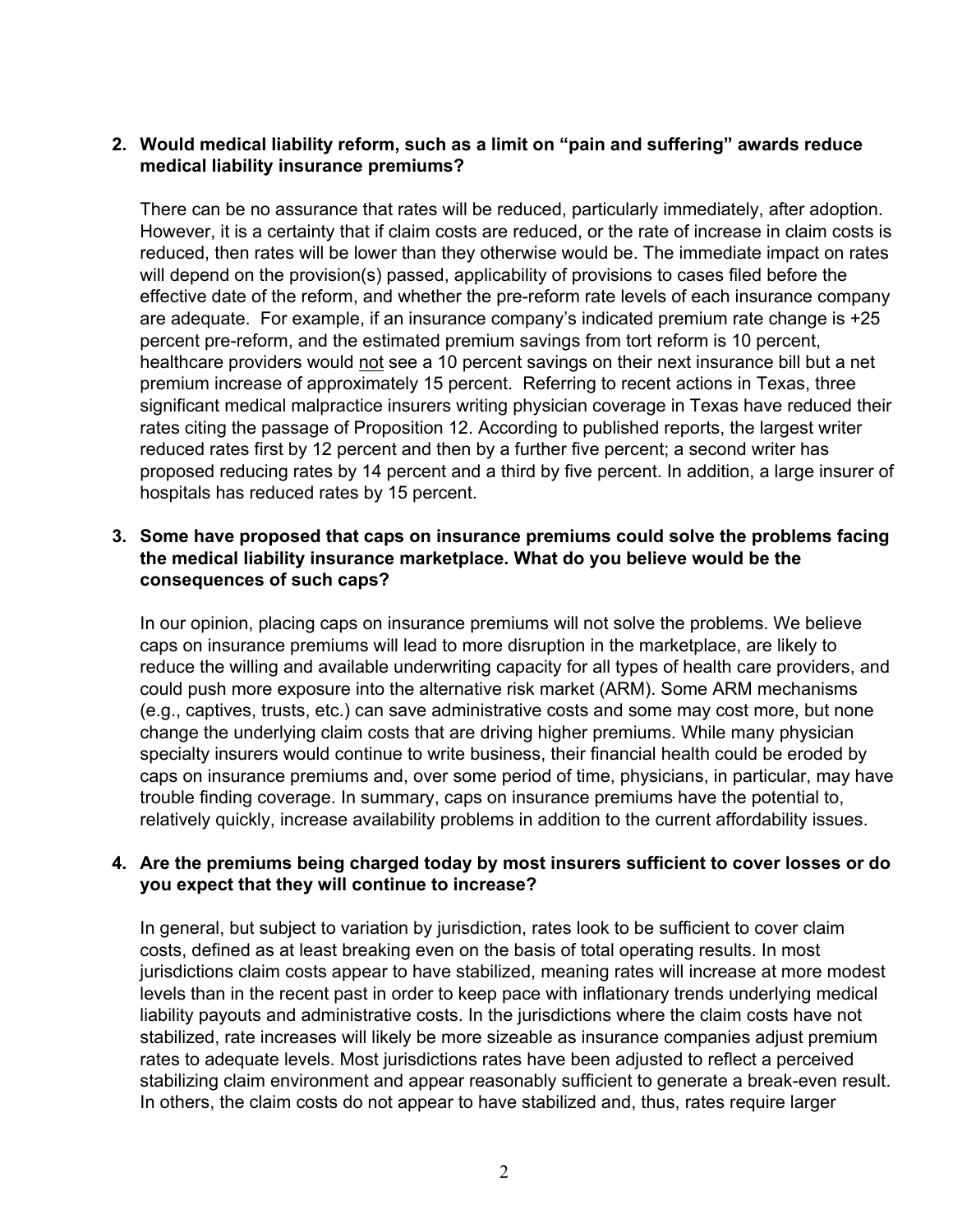adjustments in response.

# *From: The Honorable Charles W. Pickering*

# **What are the two most important provisions of MICRA that we must enact to make a difference?**

The two most important Medical Injury Compensation Reform Act or MICRA provisions are the \$250,000 non-economic cap on a per occurrence basis and collateral source reform, including admission as evidence in court and no subrogation by health plans, etc. against the recipient of a medical liability payment. It is, however, the full package of reforms, including the other provisions, that makes MICRA have the impact it does.

Thank you for involving actuaries in this important public policy issue. Please feel free to contact us through Greg Vass, Senior P/C Policy Analyst, at 202-223-8196 if we can be of further assistance.

Sincerely,

James D. Hurley ACAS, MAAA Member, Medical Malpractice Committee

Kevin Bingham, ACAS, MAAA Chairperson, Medical Malpractice Subcommittee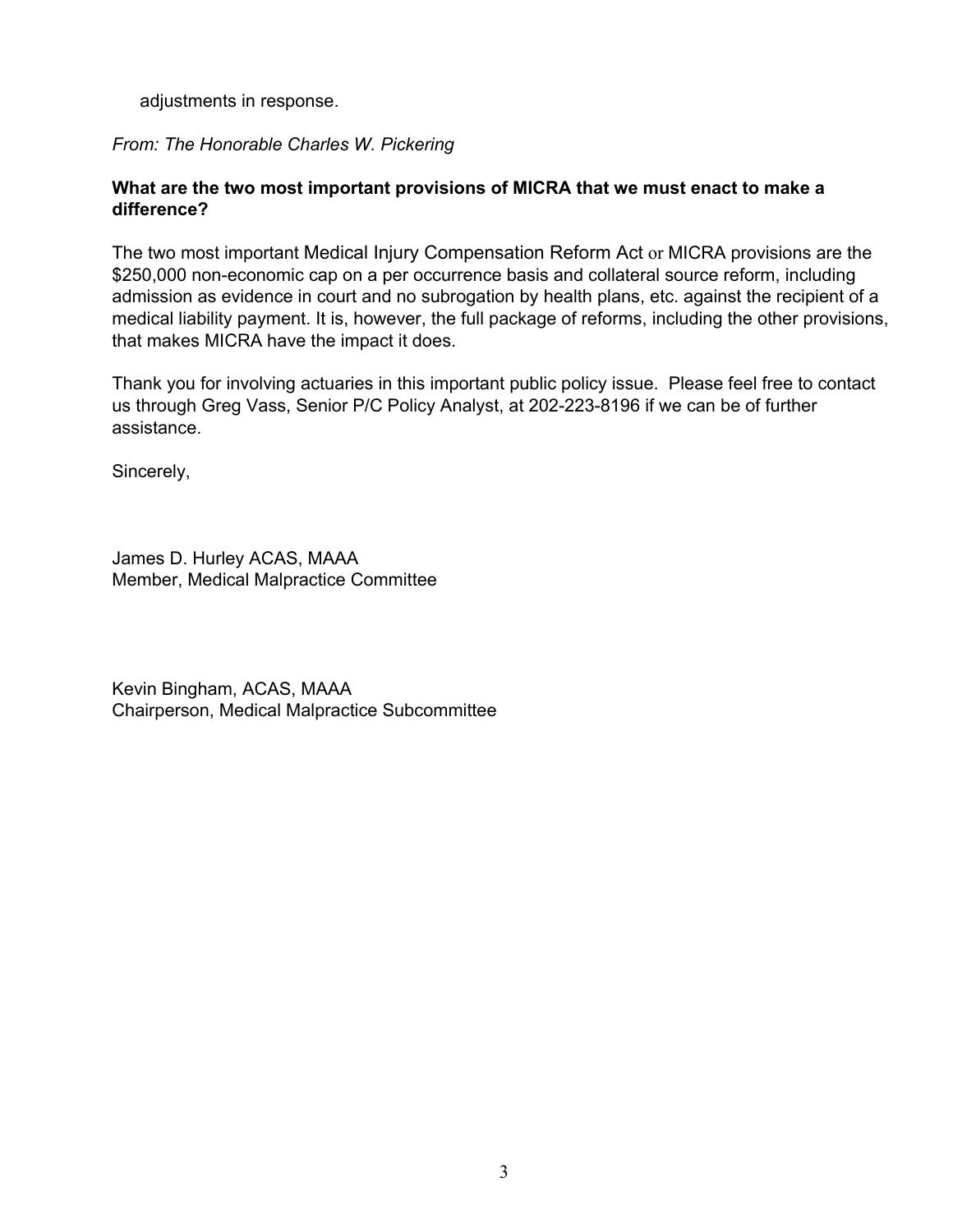**Attachment: Excerpt from American Academy of Actuaries' Medical Malpractice Subcommittee testimony before House Energy and Commerce, Subcommittee on Heath. February 10, 2005.** 

# **TORT REFORM**

Some states enacted tort reform legislation after previous crises and in response to the current circumstances as a compromise between affordable health care and an individual's right to seek recompense. The best known is the Medical Injury Compensation Reform Act or MICRA, California's tort reform package. Since MICRA's implementation in 1975, California has experienced a more stable marketplace and lower premium increases than have most other states.

Tort reform has been proposed as a solution to higher loss costs and surging rates. Many are suggesting reforms modeled after California's MICRA, although some have cautioned against modifying the MICRA package. The Academy, which takes no position for or against tort reforms, has previously reviewed and commented on this subject. Based on research underlying the issue, we observe the following:

- A coordinated package of tort reforms is more likely than individual reforms to achieve savings in malpractice losses and insurance premiums.
- Key among the reforms in the package is a cap on non-economic awards (on a per-event basis and at some level low enough to have an effect, such as MICRA's \$250,000) and a mandatory collateral source offset rule.
- Such reforms may not assure immediate rate reductions, particularly given the size of some increases currently being implemented. The actual effect, including whether or not the reforms are confirmed by the courts, will not be immediately known.
- These reforms are unlikely to eliminate claim severity (or frequency) changes but they may mitigate them. The economic portion of claims is not affected if a non-economic cap is enacted. Thus rate increases still will be needed.
- These reforms should reduce insurer concerns regarding dollar awards containing large, subjective non-economic damage components and make the loss environment more predictable.
- **Poorly crafted tort reforms could actually increase losses and, therefore, rates.**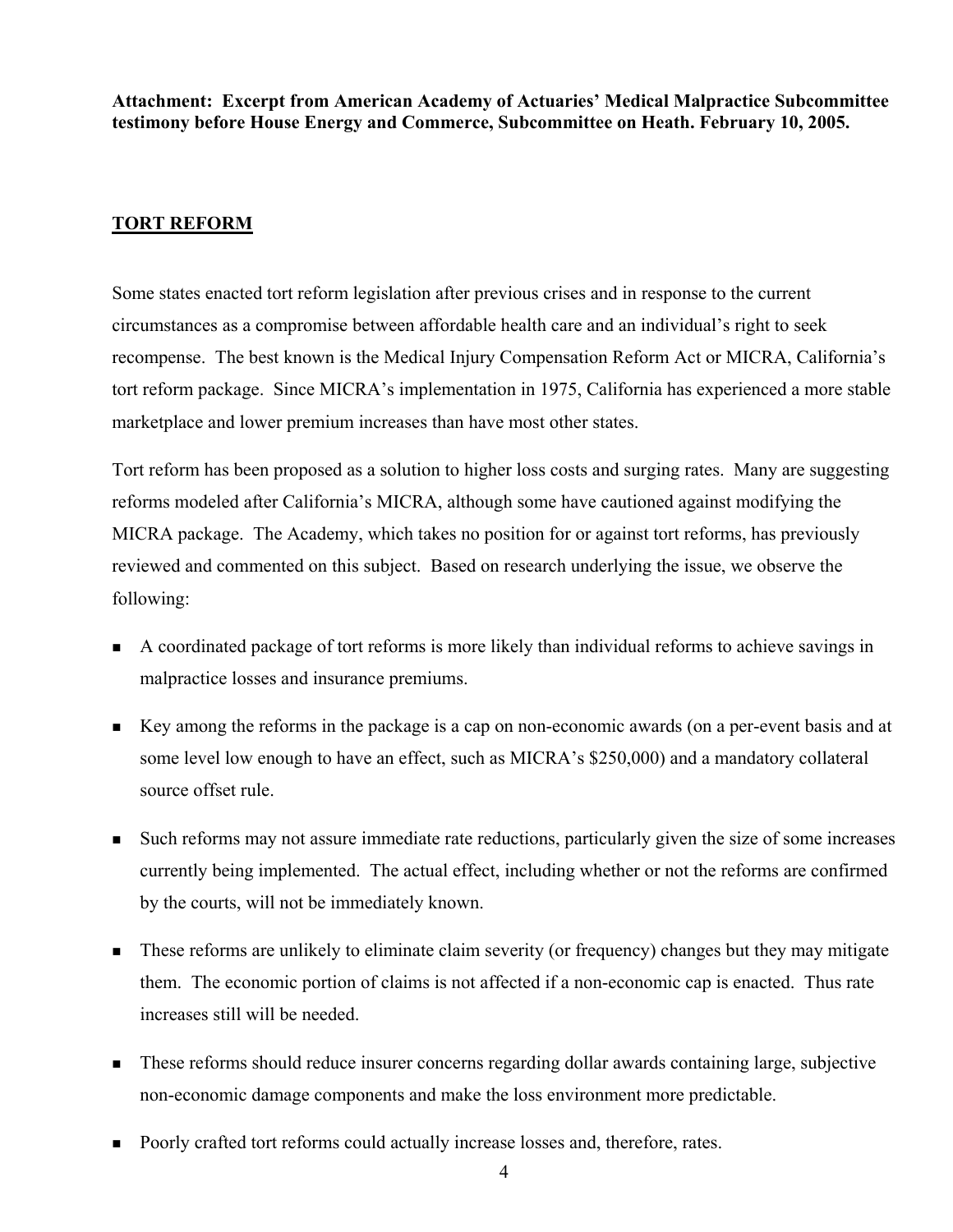#### **FREQUENT MISCONCEPTIONS**

In closing, it might be helpful to address some frequent misconceptions about the insurance industry and medical malpractice insurance coverage.

*Misconception 1: "Insurers are increasing rates because of investment losses, particularly their losses in the stock market."* 

As we have pointed out, investment income plays an important role in the overall financial results of insurers, particularly for insurers of medical professional liability, because of the long delay between payment of premium and payment of losses. The vast majority of invested assets are fixed-income instruments. Generally, these are purchased in maturities that are reasonably consistent with the anticipated future payment of claims. Losses from this portion of the invested asset base have been minimal, although the rate of return available has declined.

Stocks are a much smaller portion of the portfolio for this group, representing about 15 percent of invested assets. After favorable performance up through the latter 1990s, there has been a decline in the last few years, contributing to less favorable investment results and overall operating results. Investment returns are still positive, but the rates of return have been adversely affected by stock declines and more so by lower fixed income investment yields.

In establishing rates, insurers do not recoup investment losses. Rather, the general practice is to choose an expected prospective investment yield and calculate a discount factor based on historical payout patterns. In many cases, the insurer expects to have an underwriting loss that will be offset by investment income. Since interest yields drive this process, when interest yields decrease, rates must increase.

#### *Misconception 2: "Companies operated irresponsibly and caused the current problems."*

Financial results for medical liability insurers have deteriorated. Some portion of these adverse results might be attributed to inadequate knowledge about rates in newly entered markets and to being very competitive in offering premium discounts on existing business. However, decisions related to these actions were based on expectations that recent loss and investment markets would follow the same relatively stable patterns reflected in the mid-1990s. As noted earlier, these results also benefited from favorable reserve development from prior coverage years. Unfortunately, the environment changed on